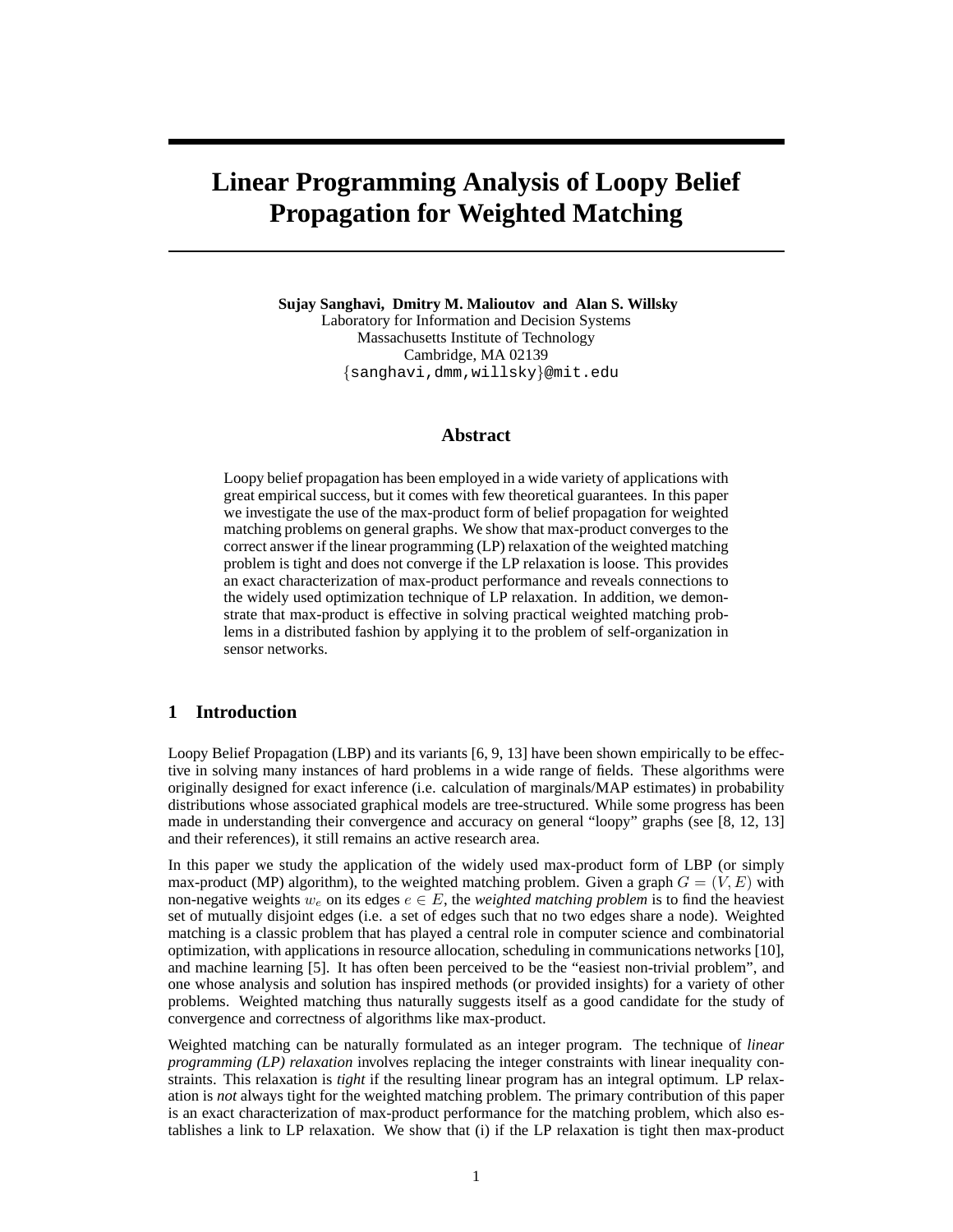converges to the correct answer, and (ii) if the LP relaxation is not tight then max-product does not converge.

Weighted matching is a special case of the weighted b-matching problem, where there can be up to  $b_i$  edges touching node i (setting all  $b_i = 1$  reduces to simple matching). All the results of this paper hold for the general case of b-matchings on arbitrary graphs. However, in the interests of clarity, we provide proofs only for the conceptually easier case of simple matchings where  $b_i = 1$ . The minor modifications needed for general b-matchings will appear in a longer publication. In prior work, Bayati et. al [2] established that max-product converges for weighted matching in *bipartite graphs*, and [5] extended this result to b-matching. These results are implied by our result<sup>1</sup>, as for bipartite graphs, the LP relaxation is always tight.

In Section 2 we set up the weighted matching problem and its LP relaxation. We describe the maxproduct algorithm for weighted matching in Section 3. The main result of the paper is established in Section 4. Finally, in Section 5 we apply b-matching to a sensor-network self-organization problem and show that max-product provides an effective way to solve the problem in a distributed fashion.

## **2 Weighted Matching and its LP Relaxation**

Suppose that we are given a graph G with weights  $w_e$ , we also positive integers  $b_i$  for each node  $i \in V$ . A *b-matching* is any set of edges such that the total number of edges in the set incident to any node  $i$  is at most  $b_i$ . The *weighted* b-matching problem is to find the b-matching of largest weight. Weighted b-matching can be naturally formulated as the following integer program (setting all  $b_i = 1$  gives an integer program for simple matching):

IP : 
$$
\max \sum_{e \in E} w_e x_e
$$
,  
s.t.  $\sum_{e \in E_i} x_e \leq b_i$  for all  $i \in V$ ,  
 $x_e \in \{0, 1\}$  for all  $e \in E$ 

Here  $E_i$  is the set of edges incident to node *i*. The *linear programming (LP) relaxation* of the above problem is to replace the constraint  $x_e \in \{0, 1\}$  with the constraint  $x_e \in [0, 1]$ , for each  $e \in E$ . We denote the corresponding linear program by LP. Throughout this paper, we will assume that LP has a *unique optimum*. The LP relaxation is said to be *tight* if the unique optimum is integral (i.e. one in which all  $x_e \in \{0, 1\}$ ). Note that the LP relaxation is *not tight* in general. Apart from the bipartite case, the tightness of LP relaxation is a function of both the weights and the graph structure<sup>2</sup>.

## **3 Max-Product for Weighted Matching**

We now formulate weighted b-matching on  $G$  as a MAP estimation problem by constructing a suitable probability distribution. This construction is naturally suggested by the form of the integer program IP. Associate a binary variable  $x_e \in \{0,1\}$  with each edge  $e \in E$ , and consider the following probability distribution:

$$
p(x) \propto \prod_{i \in V} \psi(x_{E_i}) \prod_{e \in E} \exp(w_e x_e), \tag{1}
$$

which contains a factor  $\psi(x_{E_i})$  for each node  $i \in V$ , the value of which is  $\psi(x_{E_i}) = 1$  if  $\sum_{e \in E_i} x_e \leq b_i$ , and 0 otherwise. Note that we use i to refer *both* to the nodes of G and factors of p, and e to refer both to the edges of G and variables of p. The factor  $\psi(x_{E_i})$  enforces the constraint that at most one edge incident to node  $i$  can be assigned the value "1". It is easy to see that, for any  $x, p(x) = \exp(\sum_{e} w_e x_e)$  if the set of edges  $\{e | x_e = 1\}$  constitute a b-matching in G, and  $p(x) = 0$  otherwise. Thus the max-weight b-matching of G corresponds to the MAP estimate of p.

 $<sup>1</sup>$ However, [2] uses a graphical model which is different from ours to represent weighted matching.</sup>

<sup>&</sup>lt;sup>2</sup>A simple example: G is a cycle of length 3, all the  $b_i = 1$ . If all  $w_e = 1$ , LP relaxation is loose: setting each  $x_e = \frac{1}{2}$  is the optimum. However, if instead the weights are  $\{1, 1, 3\}$ , then LP relaxation is tight.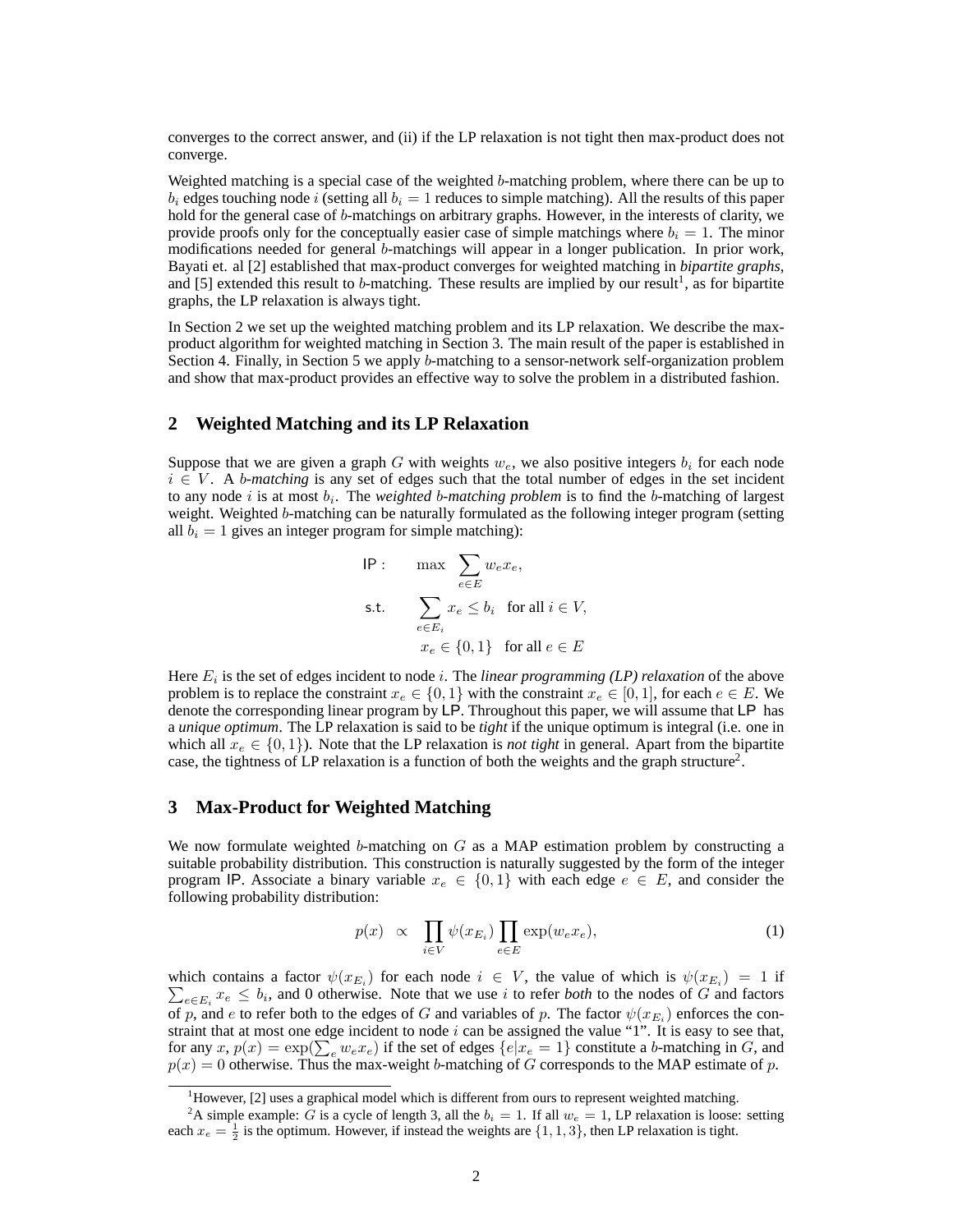The factor-graph version of the max-product algorithm [6] passes messages between variables and the factors that contain them (for the formulation in (1), each variable is a member of exactly two factors). The output is an estimate  $\hat{x}$  of the MAP of p. We now present the max-product update equations simplified for p in (1). In the following e and  $(i, j)$  denote the same edge. Also, for two sets A and B the set difference is denoted by the notation  $A - B$ .

#### **Max-Product for Weighted Matching**

**(INIT)** Set  $t = 0$  and initialize each message to be uniform.

**(ITER)** Iteratively compute new messages until convergence as follows:

Variable to Factor: 
$$
m_{e\to i}^{t+1}[x_e] = \exp(x_e w_e) \times m_{j\to e}^t[x_e]
$$
  
Factor to Variable: 
$$
m_{i\to e}^{t+1}[x_e] = \max_{x_{E_i-e}} \left\{ \psi(x_{E_i}) \prod_{e' \in E_i-e} m_{e'\to i}^t[x_{e'}] \right\}
$$

 $\mathcal{L}$ 

Also, at each t compute beliefs  $n_e^t[x_e] = \exp(w_e x_e) \times m_{i\to e}^t[x_e] \times m_{j\to e}^t[x_e]$ 

**(ESTIM)** Upon convergence, output estimate  $\hat{x}$ : for each edge set  $\hat{x}_e = 1$  if  $n_e[1] > n_e[0]$ , and  $\hat{x}_e = 0$  otherwise.

**Remark:** If the degree  $|E_i|$  of a node is large, the corresponding factor  $\psi(x_{E_i})$  will depend on many variables. In general, for very large factors it is intractable to compute the "factor to variable" update (and even to store the factors in memory). However, for our problem the special form of  $\psi$  makes this step easy even for large degrees: for each edge  $e \in E_i$  compute  $a_e = \max\left(1, \frac{m_{e \to i}^t[1]}{m_{e \to i}^t[0]}\right)$ . Then, if all  $b_i = 1$ , we have that

$$
m_{i \to e}^{t+1}[1] \ = \ \prod_{e' \in E_i - e} m_{e' \to i}^t[0] \qquad , \qquad m_{i \to e}^{t+1}[0] \ = \ \max_{e' \in E_i - e} a_{e'} \times \prod_{e' \in E_i - e} m_{e' \to i}^t[0]
$$

The simplification for general b is as follows: let  $F_e \subset E_i - e$  be the set of  $b_i$  variables in  $E_i - e$ with the largest values of  $a_e$ , and let  $G_e \subset E_i - e$  be the set of  $b_i - 1$  variables with largest  $a_e$ . Then,

$$
m_{i\to e}^{t+1}[1] = \prod_{e' \in G_e} a_{e'} \prod_{e' \in E_i - e} m_{e' \to i}^t[0] \qquad , \qquad m_{i\to e}^{t+1}[0] = \prod_{e' \in F_e} a_{e'} \prod_{e' \in E_i - e} m_{e' \to i}^t[0]
$$

These updates are linear in the degree  $|E_i|$ .

#### **The Computation Tree for Weighted Matching**

Our proofs rely on the computation tree interpretation [12, 11] of loopy max-product beliefs, which we now describe for the special case of simple matching ( $b_i = 1$ ). Recall the variables of p correspond to edges in  $G$ , and nodes in  $G$  correspond to factors. For any edge  $e$ , the computation tree  $\overline{T}_e(1)$  at time 1 is just the edge *e*, the *root* of the tree. Both endpoints of the root are leaves. The tree  $T_e(t)$  at time t is generated from  $T_e(t-1)$  by adding to each leaf of  $T_e(t-1)$  a copy of each of its neighbors in G, except for the neighbor that is already present in  $T_e(t-1)$ . The weights of the edges in  $T_e$  are copied from the corresponding edges in  $G$ .

Suppose  $M$  is a matching on the original graph  $G$ , and  $T_e$  is a computation tree. Then, the *image* of M in  $T_e$  is the set of edges in  $T_e$  whose corresponding copy in G is a member of M. We now illustrate the ideas of this section with a simple example.

**Example 1:** Consider the figure above. G appears on the left, the numbers are the edge weights and the letters are node labels. The max-weight matching  $M^* = \{(a, b), (c, d)\}\$ is depicted in bold. In the center plot we show  $T_{(a,b)}(4)$ , the computation tree at time  $t = 4$  rooted at edge  $(a, b)$ . Each node is labeled in accordance to its copy in  $G$ . The bold edges in the middle tree depict the matching which is the image of  $M^*$  onto  $T_{(a,b)}(4)$ . The weight of this matching is 6.6, and it is easy to see that *any* matching on  $T_{(a,b)}(4)$  that includes the root edge will have weight at most 6.6. On the right we depict M, the max-weight matching on the tree  $T_{(a,b)}(4)$ . M has weight 7.3. In this example we see that even though  $(a, b)$  is in the unique optimal matching in  $G$ , the beliefs at the root are such that  $n^4_{(a,b)}[0] > n^4_{(a,b)}[1]$ . Note also that the dotted edges are *not* an image of any matching in the original graph G. This example thus illustrates how "spurious" matchings in the computation tree can lead to incorrect beliefs, and estimates.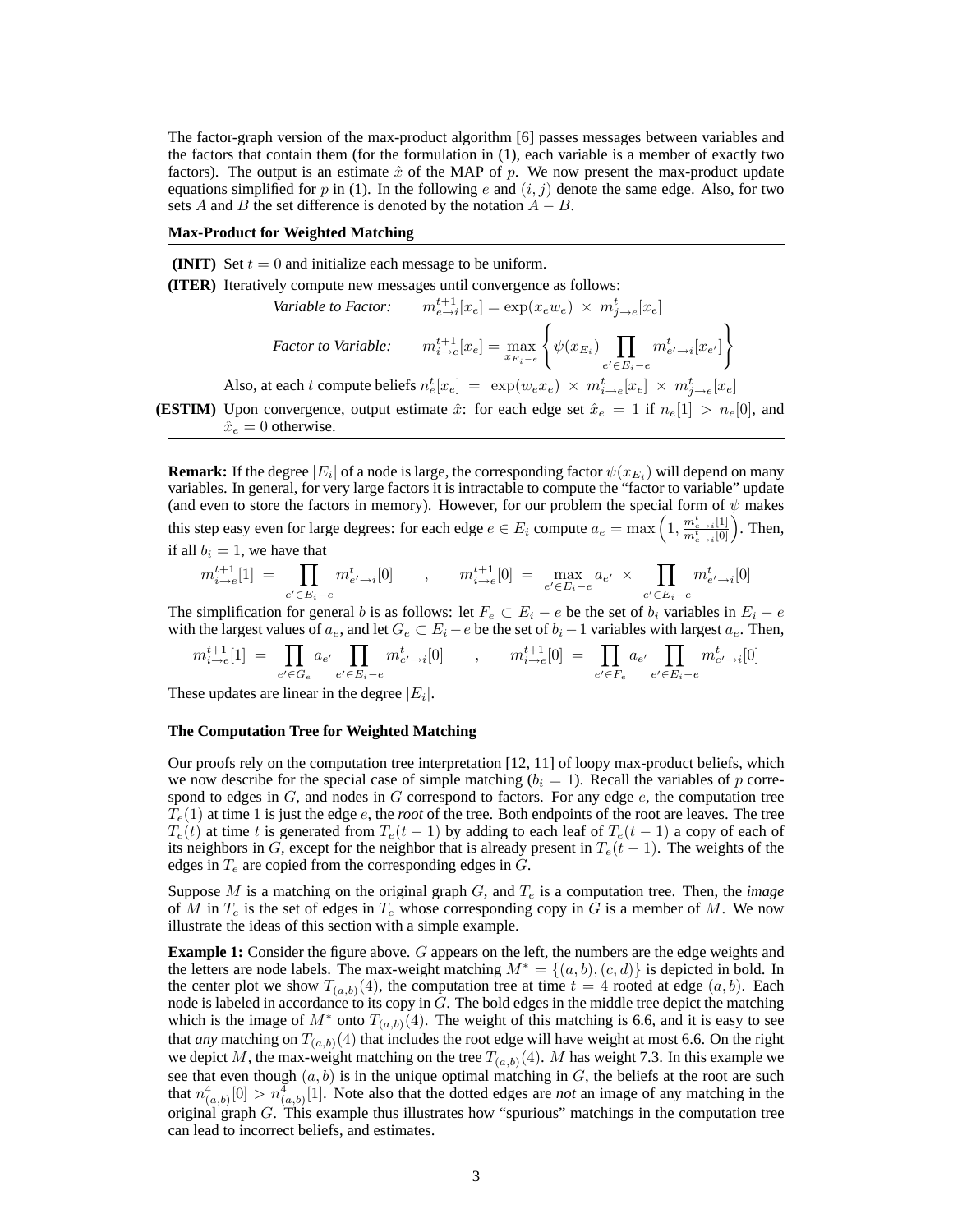

# **4 Main Result: Equivalence of LP Relaxation and Loopy Max-product**

In this section we formally state the main result of this paper, and give an outline of the proofs.

**Theorem 1** Let  $G = (V, E)$  be a graph with nonnegative real weights  $w_e$  on the edges  $e \in E$ . *Assume the linear programming relaxation* LP *has a unique optimal solution. Then, the following holds:*

- *1. If the LP relaxation is tight, i.e. if the unique solution is integral, then the max-product converges and the resulting estimate is the optimal matching.*
- *2. If the LP relaxation is not tight, i.e. if the unique solution contains fractional values, then the max-product does not converge.*

The above theorem implies that LP relaxation and Max-product will both succeed, or both fail, on the same problem instances, and thus are equally powerful for the weighted matching problem. We now prove the two parts of the theorem. In the interest of brevity and clarity, the theorem and the proofs are presented for the conceptually easier case of simple matchings, in which all  $b_i = 1$ . Also, for the purposes of the proofs we will assume that "convergence" means that there exists a  $\tau < \infty$ such that the maximizing assignment  $\arg \max_{x_e} n_e^t(x_e)$  remains constant for all  $t > \tau$ .

#### **Proof of Part 1: Max-Product is as Powerful as LP Relaxation**

Suppose LP has an integral optimum. Consider now the linear-programming dual of LP, denoted below as DUAL.

DUAL:

\n
$$
\min \sum_{i \in V} z_i
$$
\ns.t.

\n
$$
w_{ij} \leq z_i + z_j \quad \text{for all } (i, j) \in E,
$$
\n
$$
z_i \geq 0 \quad \text{for all } i \in V
$$

The following lemma states that the standard linear programming properties of complimentary slackness hold in the strict sense for the weighted matching problem (this is a special case of [3, ex. 4.20]).

**Lemma 1 (strict complimentary slackness)** *If the solution to* LP*is unique and integral, and* M<sup>∗</sup> *is the optimal matching, then there exists an optimal dual solution* z *to* DUAL *such that*

- *1. For all*  $(i, j) \in M^*$ , we have  $w_{ij} = z_i + z_j$
- *2. There exists*  $\epsilon > 0$  *such that for all*  $(i, j) \notin M^*$  *we have*  $w_{ij} \leq z_i + z_j \epsilon$
- *3. if no edge in*  $M^*$  *is incident on node i, then*  $z_i = 0$
- 4.  $z_i \leq \max_e w_e$  *for all i*

Let  $t \geq \frac{2w_{max}}{\epsilon}$ , where  $w_{max} = \max_e w_e$  is the weight of the heaviest edge, and  $\epsilon$  is as in part 2 of Lemma 1 above. Suppose now that there exists an edge  $e \notin M^*$  for which the belief at time t is incorrect, i.e  $n_e^t[1] > n_e^t[0]$ . We now show that this leads to a contradiction.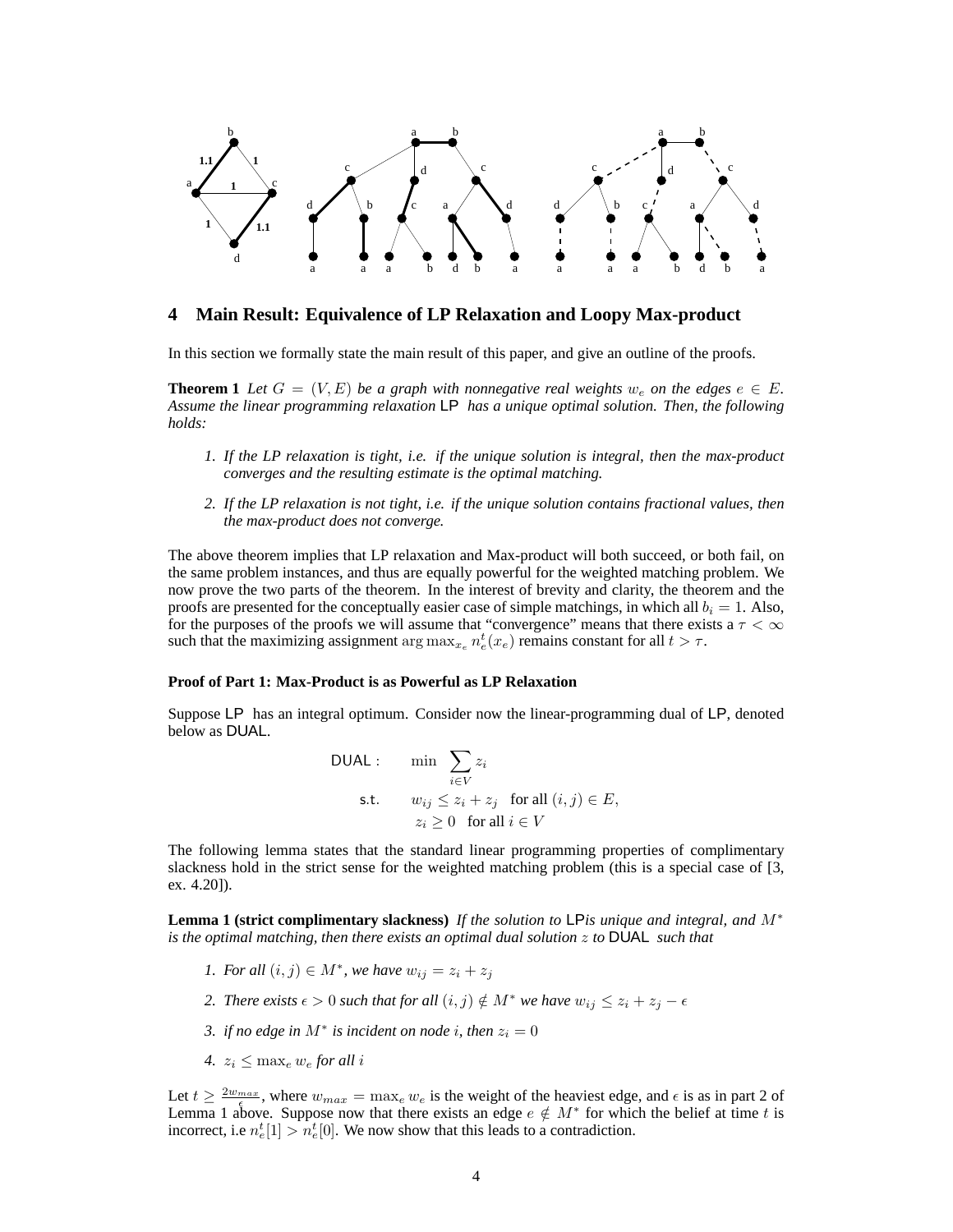Recall that  $n_e^t[1] > n_e^t[0]$  means that there is a matching  $M$  in  $T_e(t)$  such that *(a)* the root  $e \in M$ , and (b) M is a max-weight matching on  $T_e(t)$ . Let  $M_T^*$  be the image of  $M^*$  onto  $T_e(t)$ . By definition,  $e \notin M_T^*$ . From e, build an *alternating path* P by successively adding edges as follows: first add e, then add all edges adjacent to e that are in  $M_T^*$ , then all *their* adjacent edges that are in M, and so forth until no more edges can be added – this will occur either because no edges are available that maintain the alternating structure, or a leaf of  $T_e(t)$  has been reached. Note that this will be a path, because M and  $M_T^*$  are matchings and so any node in  $T_e(t)$  can have at most one edge adjacent to it in each of the two matchings.

For illustration, consider Example 1 of section 3.  $M_T^*$  is in the center plot and M is on the right. The above procedure for building  $P$  would yield the path  $adeabeda$  that goes from the left-most leaf to the right-most leaf. It is easy to see that this path alternates between edges in M and  $M_T^*$ .

We now show that  $w(P \cap M_T^*) > w(P \cap M)$ . Let z be the dual optimum corresponding to the  $\epsilon$  above. Suppose first that neither endpoint of P is a leaf of  $T_e(t)$ . Then, from parts 1 and 3 of Lemma 1 it follows that

$$
w(P \cap M_T^*) = \sum_{(i,j) \in P \cap M_T^*} w_{ij} = \sum_{(i,j) \in P \cap M_T^*} z_i + z_j = \sum_{i \in P} z_i.
$$

On the other hand, from part 2 of Lemma 1 it follows that

$$
w(P \cap M) = \sum_{(i,j) \in P \cap M} w_{ij} \leq \sum_{(i,j) \in P \cap M} z_i + z_j - \epsilon = \left(\sum_{i \in P} z_i\right) - \epsilon |P \cap M|.
$$

Now by construction the root  $e \in P \cap S$ , and hence  $w(P \cap M_T^*) > w(P \cap M)$ . A similar argument, with minor modifications, holds for the case when one or both endpoints of  $P$  are leaves of  $T_e$ . For these cases we would need to make explicit use of the fact that  $t \geq \frac{2w_{max}}{\epsilon}$ .

We now show that M cannot be an optimal matching in  $T_e(t)$ . We do so by "flipping" the edges in P to obtain a matching with higher weight. Specifically, let  $M' = M - (P \cap \tilde{M}) + (P \cap M_T^*)$  be the matching containing all edges in  $M$  except the ones in  $P$ , which are replaced by the edges in  $P \cap M_T^*$ . It is easy to see that  $M'$  is a matching in  $T_e(t)$ , and that  $w(M') > w(M)$ . This contradicts the choice of M, and shows that for  $e \notin M^*$  the beliefs satisfy  $n_e^t[1] \leq n_e^t[0]$  for all t large enough. This means that the estimate has converged and is correct for  $e$ . A similar argument can be used to show that the max-product estimate converges to the correct answer for  $e \in M^*$  as well. Hence max-product converges globally to the correct  $M^*$ .

#### **Proof of Part 2: LP Relaxation is as Powerful as Max-Product**

Suppose the optimum solution of LP contains fractional values. We now show that in this case max-product does not converge. As a first step we have the following lemma.

# **Lemma 2** *If Max-Product converges, the resulting estimate is* M<sup>∗</sup> *.*

The proof of this lemma uses the result in [12], that states that if max-product converges then the resulting estimates are "locally optimal": the posterior probability of the max-product assignment can not be increased by changing values in any induced subgraph in which each connected component contains at most one loop. For the weighted matching problem this local optimality implies global optimality, because the symmetric difference of any two matchings is a union of disjoint paths and cycles. The above lemma implies that, for the proof of part 2 of the theorem, it is sufficient to show that max-product does not converge to the correct answer  $M^*$ . We do this by showing that for any given  $\tau$ , there exists a  $t \geq \tau$  such that the max-product estimate at time t will not be  $\tilde{M}^*$ .

We first provide a combinatorial characterization of when the LP relaxation is loose. Let  $M^*$  be the max-weight matching on  $G$ . An alternating path in  $G$  is a path in which every alternate edge is in M<sup>∗</sup> , and each node appears at most once. A *blossom* is an alternating path that wraps onto itself, such that the result is a single odd cycle C and a path R leading out of that cycle<sup>3</sup>. The importance of blossoms for matching problems is well-known [4]. A *bad blossom* is a blossom in which the edge weights satisfy

 $w(C \cap M^*) + 2w(R \cap M^*) < w(C - M^*) + 2w(R - M^*).$ 

 $3$ The path may be of zero length, in which case the blossom is just the odd cycle.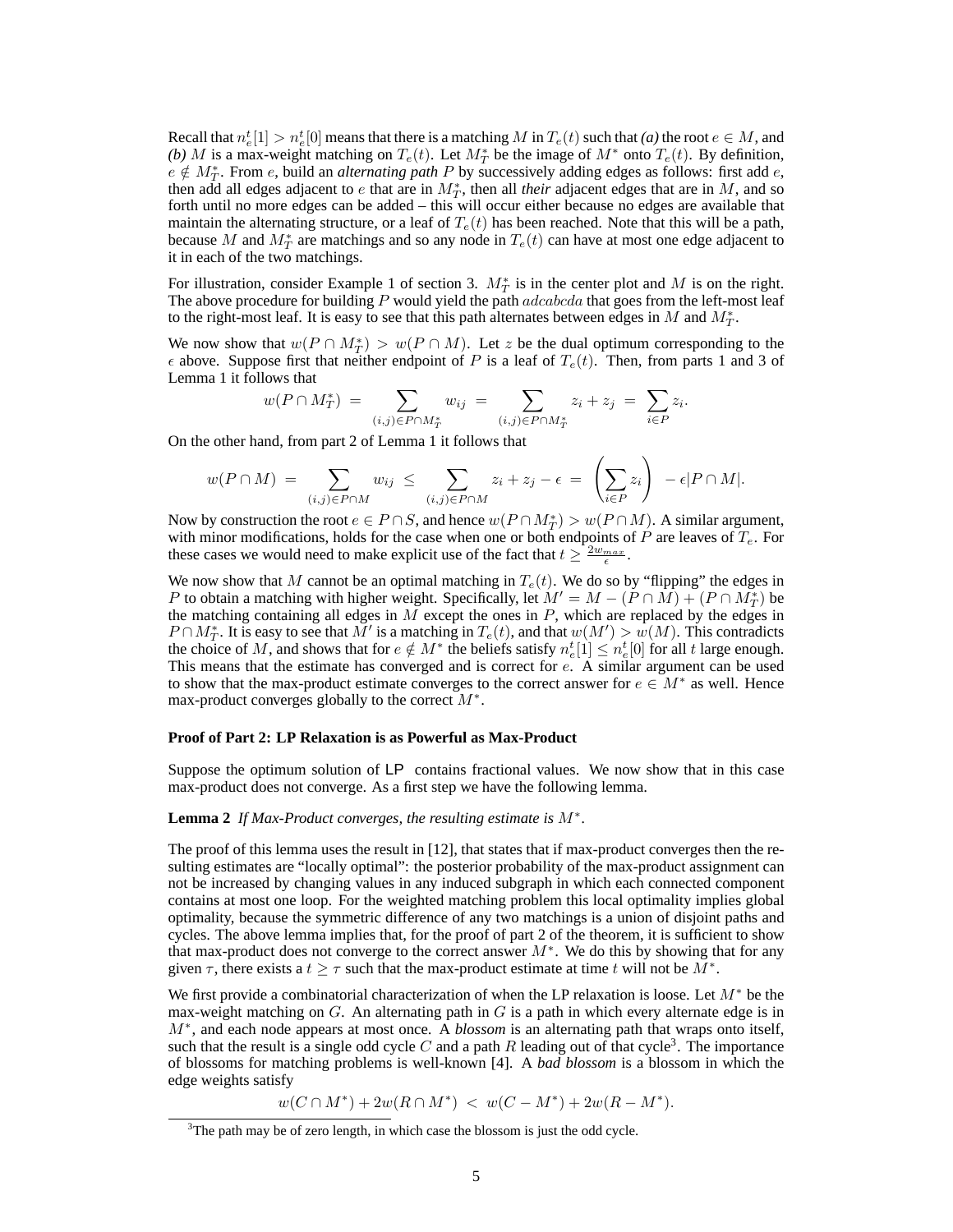**Example:** On the right is a bad blossom: bold edges are in  $\overline{M^*}$ , numbers are edge weights and alphabets are node labels. Cycle C in this case is *abcdu*, and path R is  $cfghi$ .



A *dumbbell* is an alternating path that wraps onto itself twice, such that the result is two disjoint odd cycles  $C_1$  and  $C_2$  and an alternating path R connecting the two cycles. In a *bad dumbbell* the edge weights satisfy



**Proposition 1** *If LP relaxation is loose, then in* G *there exists either a bad blossom, or a bad dumbbell.*

*Proof.* The proof of this proposition will appear in a longer version of this paper. (It is also in the appendix submitted along with the paper).

Suppose now that max-product converges to  $M^*$  by iteration  $\tau$ , and suppose also there exists a bad blossom  $B_1$  in G. For an edge  $e \in B_1 \cap M^*$  consider the computation tree  $T_e(\tau + |V|)$  for e at time  $\tau + |V|$ . Let M be the optimal matching on the tree. From the definition of convergence, it follows that near the root e, M will be the image of  $M^*$  onto  $T_e$ : for any edge e' in the tree at distance less than |V| from the root,  $e' \in M$  if and only if its copy in G is in  $M^*$ .

This means that the copies in  $T_e$  of the edges in  $B_1$  will contain an alternating path P in  $T_e$ : every alternate edge of  $P$  will be in  $M$ . For the bad blossom example above, the alternating path is  $\frac{i\hbar g f \text{c} \text{b} \text{a} \text{u} \text{d} \text{c} f g \text{h} i$  (it will go once around the cycle and twice around the path of the blossom). Make a new matching M' on  $T_e(\tau + |V|)$  by "switching" the edges in this path:  $M' = M - (M \cap P) +$  $(P - M)$ . Then, it is easy to see that

$$
w(M) - w(M') = w(C \cap M^*) + 2w(R \cap M^*) - w(C - M^*) - 2w(R - M^*).
$$

By assumption  $B_1$  is a bad blossom, and hence we have that  $w(M) < w(M')$ , which violates the optimality of M. Thus, max-product does not converge to  $M*$  if there exists a bad blossom. A similar proof precludes convergence to  $M^*$  for the case when there is a bad dumbbell. It follows from Proposition 1 that if LP relaxation is loose, then max-product cannot converge to  $M^*$ .

#### **5 Sensor network self-organization via** b**-matching**

We now consider the problem of sensor network self-organization. Suppose a large number of lowcost sensors are deployed randomly over an area, and as a first step of any communication or remote sensing application the sensors have to organize themselves into a network [1]. The network should be connected, and robust to occasional failing links, but at the same time it should be sparse (i.e. have nodes with small degrees) due to severe limitations on power available for communication.

Simply connecting every pair of sensors that lie within some distance  $d$  of each other (close enough to communicate reliably) may lead to large clusters of very densely connected components, and nodes with high degrees. Hence, sparser networks with fewer edges are needed [7]. The throughput of a link drops fast with distance, so the sparse network should mostly contain short edges. The sparsest connected network is achieved by a spanning tree solution. However, a spanning tree may have nodes with large degrees, and a single failed link disconnects it. An interesting set of sparse subgraph constructions with various tradeoffs addressing power efficiency in wireless networks is proposed in [7].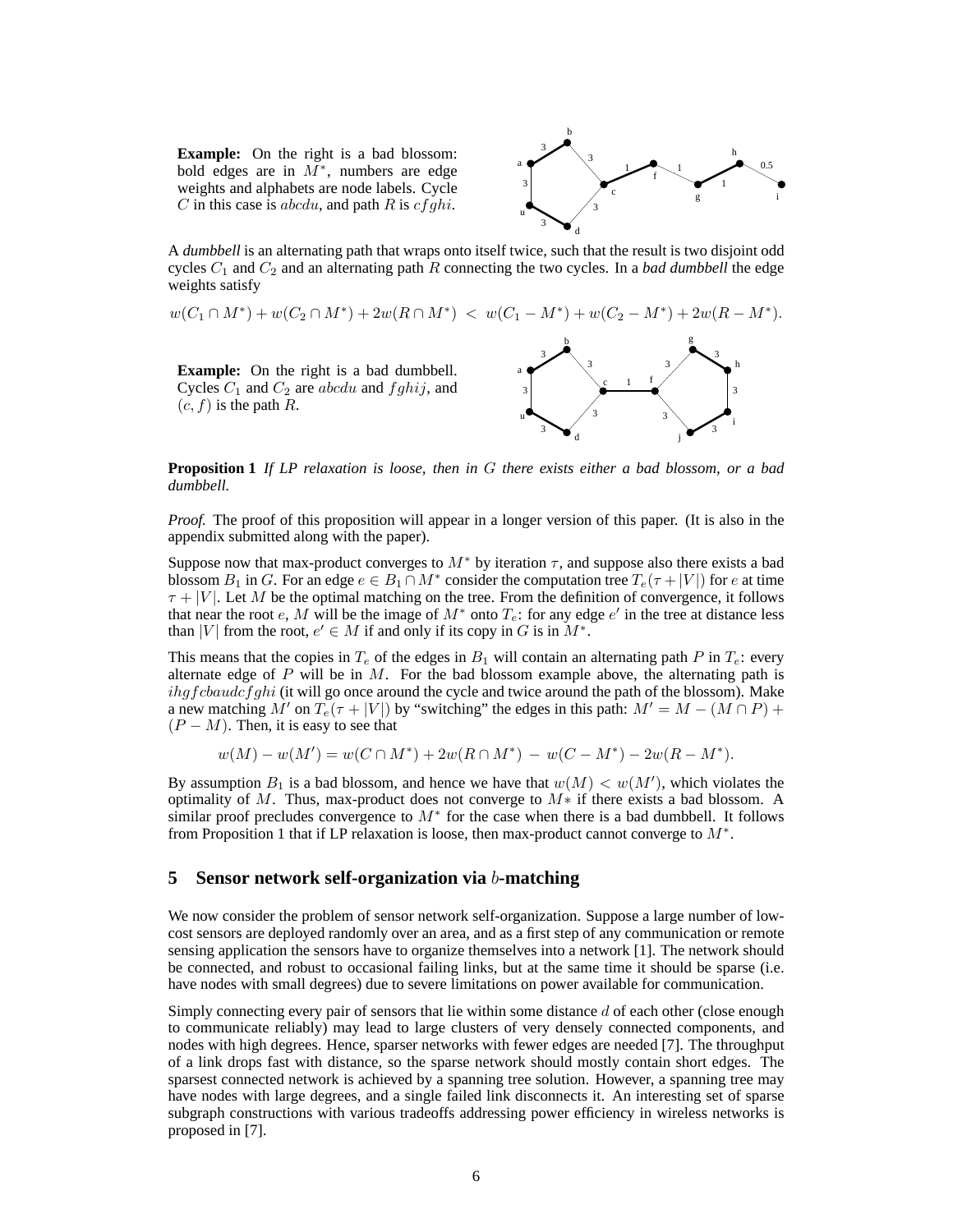

Figure 1: Network with  $N = 100$  nodes. (a) Nodes within  $d = 0.5$  are connected by an edge. (b) Sparse network obtained by b-matching with  $b = 5$ .



Figure 2: (a) Histogram of node degrees versus node density. (b) Average fraction of the LP upper bound on optimal cost obtained using LP relaxation and max-product.

We consider using b-matching to find a sparse power-efficient subgraph. We assign edge weights to be proportional to the throughput of the link. For typical sensor network applications the received power (which can be used as a measure of throughput) decays as  $d^{-p}$  with distance, where  $p \in [2, 4]$ . We set  $p = 3$  for concreteness, and let the edge weights be  $w_e = d_e^{-p}$ . The b-matching objective is now to maximize the total throughput (received power) among sparse subgraphs with degree at most b. We use the max-product algorithm to solve weighted b-matching in a distributed fashion.

For our experiments we randomly disperse N nodes in a square region  $[-1, 1] \times [-1, 1]$ . First we create the adjacency graph for nodes that are close enough to communicate, we set the threshold to be  $d = 0.5$ . In Figure 2(a) we plot the histogram over a 100 trials of resulting node degrees. Clearly, as N increases, nodes have increasingly higher degrees.

Next we apply max-product (MP) and LP relaxation<sup>4</sup> to solve the  $b$ -matching objective. As we have established earlier, the performance of LP relaxation, and hence, of MP for b-matching depends on the existence of 'bad blossoms', i.e. odd-cycles where the weights on the edges are quite similar. We show in simulations that bad blossoms appear rarely for the random graphs and weights in our construction, and LP-relaxation and MP produce nearly optimal b-matchings. For the cases where LP relaxation has fractional edges, and MP has oscillating (or non-converged) edges, we erase them from the final matching and ensure that LP and MP solutions are valid matchings. Also, instead of comparing LP and MP costs to the optimal b-matching cost, we compare them to the LP upper bound on the cost (the cost of the fractional LP solution). This avoids the need to find optimal b-matchings.

In figure 1 we plot the dense adjacency graph for  $N = 100$  nodes, and the much sparser b-matching subgraph with  $b = 5$  obtained by MP. Now, consider figure 2(b). We plot the percentage of the LP

<sup>&</sup>lt;sup>4</sup>LP is not practical for sensor networks, as it is not easily distributed.